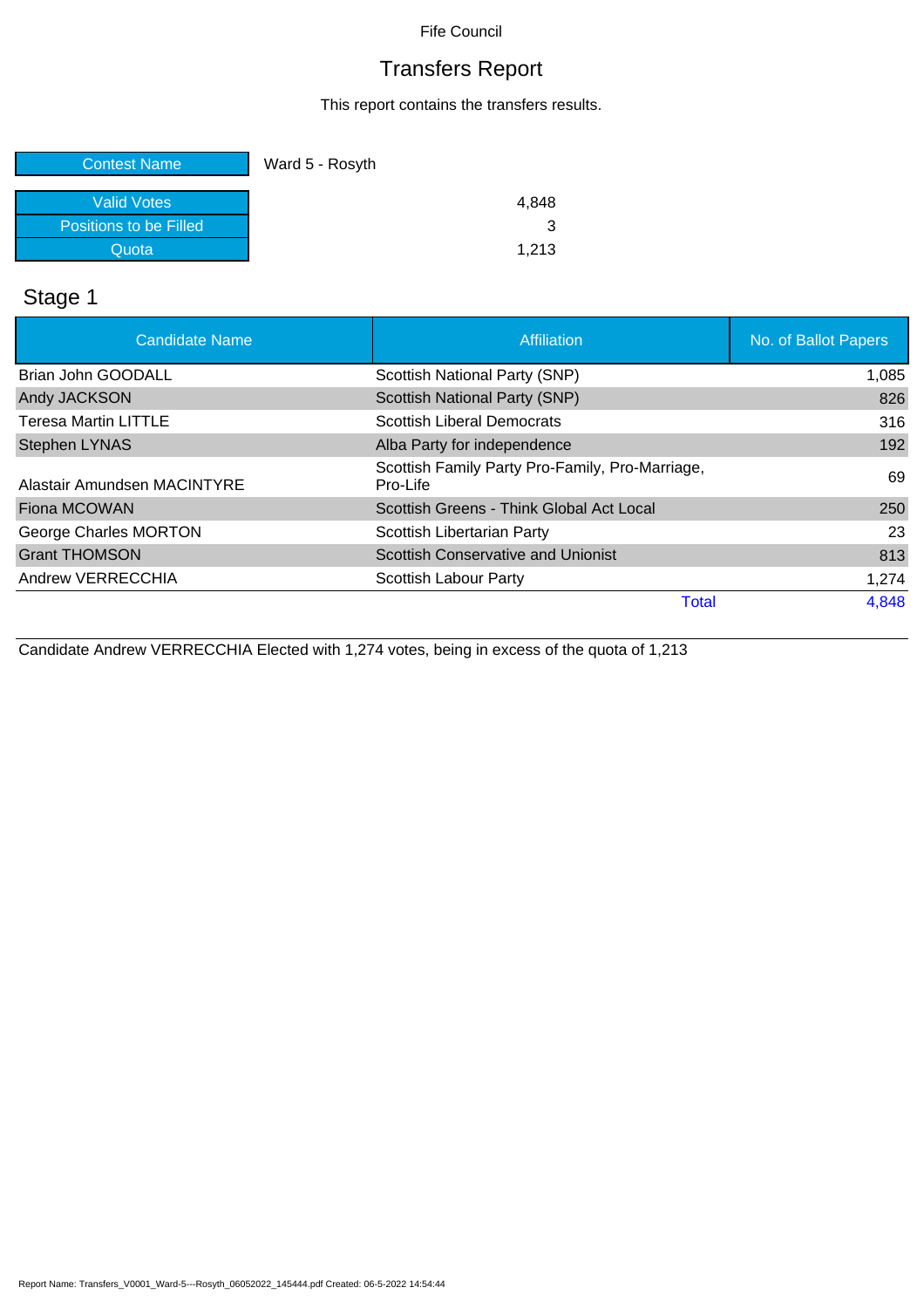# Transfers Report

This report contains the transfers results.

## Stage 2 - Surplus of Andrew VERRECCHIA 61.00000

| Action                                         | No. of Ballot<br><b>Papers</b> | <b>Transfer Value</b> | <b>Votes Transferred</b> |
|------------------------------------------------|--------------------------------|-----------------------|--------------------------|
| Transfer to Brian John GOODALL                 | 71                             | 0.04788               | 3.39948                  |
| <b>Transfer to Andy JACKSON</b>                | 78                             | 0.04788               | 3.73464                  |
| <b>Transfer to Teresa Martin LITTLE</b>        | 371                            | 0.04788               | 17.76348                 |
| Transfer to Stephen LYNAS                      | 41                             | 0.04788               | 1.96308                  |
| <b>Transfer to Alastair Amundsen MACINTYRE</b> | 40                             | 0.04788               | 1.91520                  |
| <b>Transfer to Fiona MCOWAN</b>                | 103                            | 0.04788               | 4.93164                  |
| <b>Transfer to Grant THOMSON</b>               | 241                            | 0.04788               | 11.53908                 |
|                                                |                                |                       |                          |
| No further preference                          | 315                            | 0.04788               | 15.08220                 |
| Not transferred due to rounding                |                                |                       | 0.00088                  |
|                                                | <b>Total</b>                   |                       | 61.00000                 |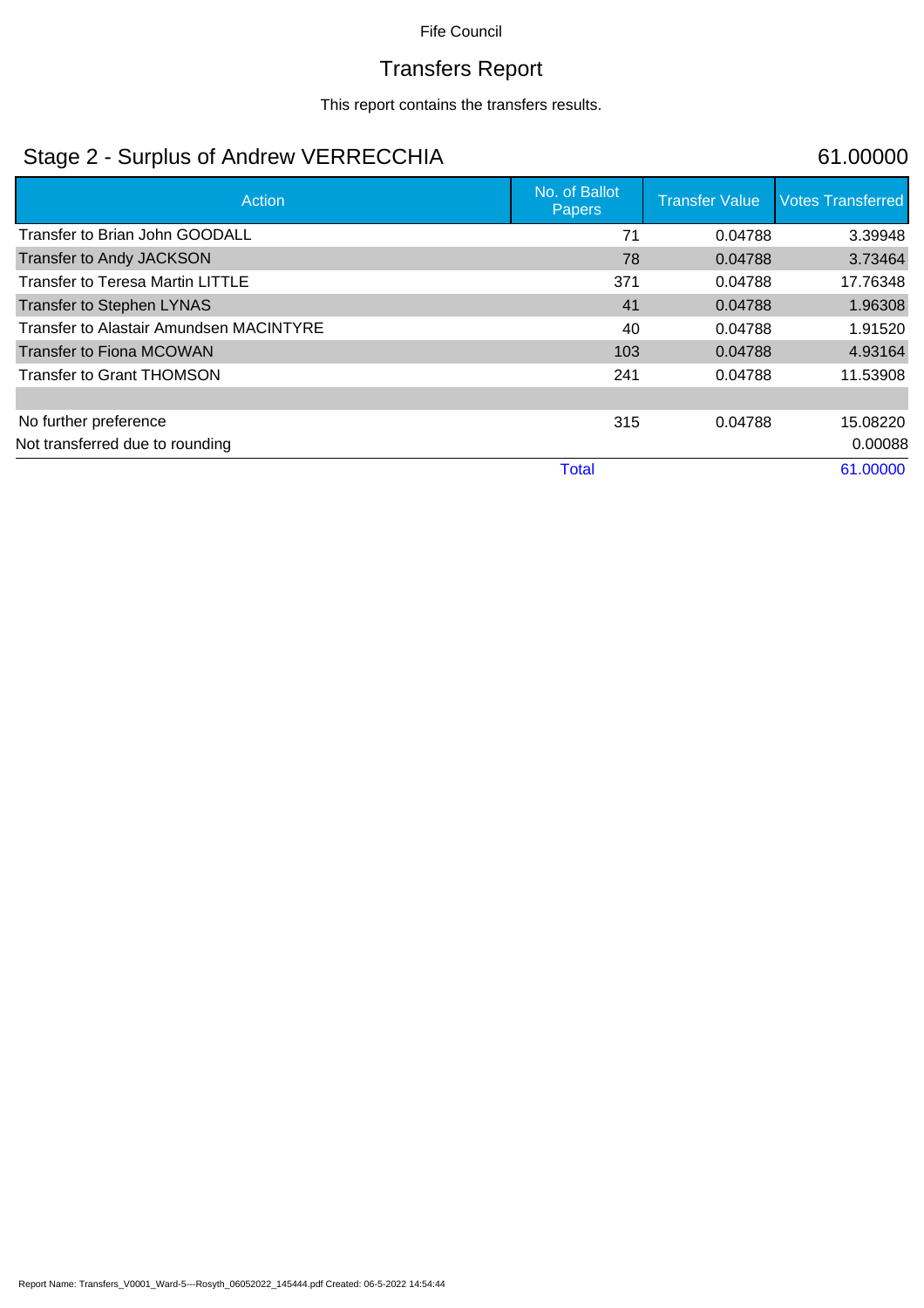# Transfers Report

This report contains the transfers results.

## Stage 3 - Exclusion of George Charles MORTON 23.67032

| <b>Action</b>                                  | No. of Ballot<br>Papers |                | <b>Transfer Value</b> | <b>Votes Transferred</b> |
|------------------------------------------------|-------------------------|----------------|-----------------------|--------------------------|
| Transfer to Brian John GOODALL                 |                         |                | 1.00000               | 1.00000                  |
| Transfer to Andy JACKSON                       |                         | 1              | 1.00000               | 1.00000                  |
| <b>Transfer to Teresa Martin LITTLE</b>        |                         | 2              | 1.00000               | 2.00000                  |
| Transfer to Stephen LYNAS                      |                         | $\overline{2}$ | 1.00000               | 2.00000                  |
| Transfer to Alastair Amundsen MACINTYRE        |                         | 6              | 1.00000               | 6.00000                  |
| <b>Transfer to Fiona MCOWAN</b>                |                         | 4              | 1.00000               | 4.00000                  |
| <b>Transfer to Grant THOMSON</b>               |                         | 6              | 1.00000               | 6.00000                  |
| Transfer to Andy JACKSON                       |                         | 3              | 0.04788               | 0.14364                  |
| <b>Transfer to Teresa Martin LITTLE</b>        |                         | 2              | 0.04788               | 0.09576                  |
| <b>Transfer to Alastair Amundsen MACINTYRE</b> |                         | 1              | 0.04788               | 0.04788                  |
| <b>Transfer to Fiona MCOWAN</b>                |                         |                | 0.04788               | 0.04788                  |
| <b>Transfer to Grant THOMSON</b>               |                         | 4              | 0.04788               | 0.19152                  |
|                                                |                         |                |                       |                          |
| No further preference                          |                         | $\mathbf 1$    | 1.00000               | 1.00000                  |
| No further preference                          |                         | 3              | 0.04788               | 0.14364                  |
| Not transferred due to rounding                |                         |                |                       | 0.00000                  |
|                                                | <b>Total</b>            |                |                       | 23.67032                 |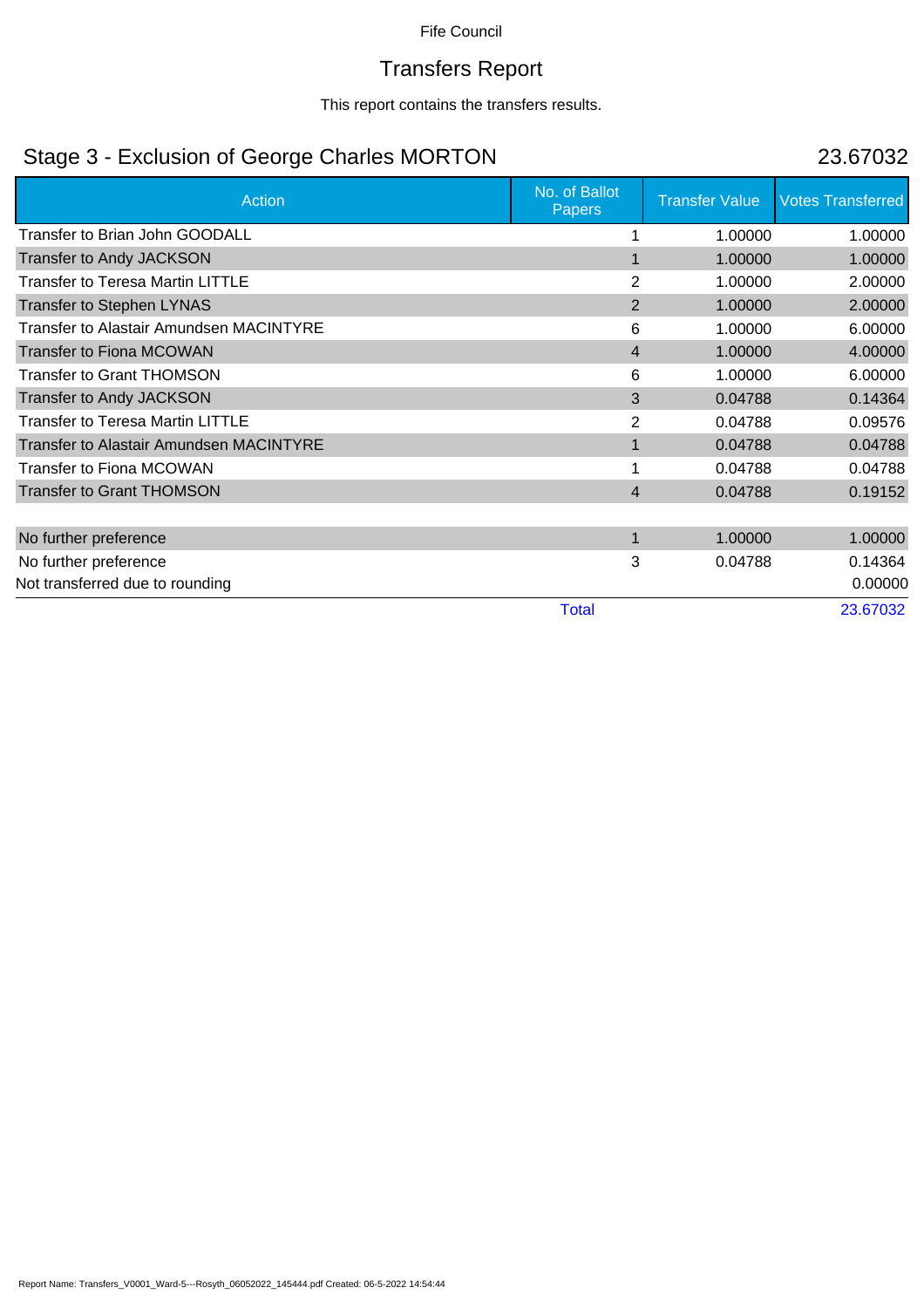## Transfers Report

This report contains the transfers results.

## Stage 4 - Exclusion of Alastair Amundsen MACINTYRE 76.96308

| <b>Action</b>                           | No. of Ballot<br><b>Papers</b> | <b>Transfer Value</b> | <b>Votes Transferred</b> |
|-----------------------------------------|--------------------------------|-----------------------|--------------------------|
| Transfer to Brian John GOODALL          | 3                              | 1.00000               | 3.00000                  |
| Transfer to Andy JACKSON                | 2                              | 1.00000               | 2.00000                  |
| <b>Transfer to Teresa Martin LITTLE</b> | 11                             | 1.00000               | 11.00000                 |
| Transfer to Stephen LYNAS               | $\overline{7}$                 | 1.00000               | 7.00000                  |
| Transfer to Fiona MCOWAN                | 9                              | 1.00000               | 9.00000                  |
| <b>Transfer to Grant THOMSON</b>        | 23                             | 1.00000               | 23.00000                 |
| Transfer to Brian John GOODALL          | 2                              | 0.04788               | 0.09576                  |
| Transfer to Andy JACKSON                | 2                              | 0.04788               | 0.09576                  |
| <b>Transfer to Teresa Martin LITTLE</b> | 11                             | 0.04788               | 0.52668                  |
| Transfer to Stephen LYNAS               | 5                              | 0.04788               | 0.23940                  |
| <b>Transfer to Fiona MCOWAN</b>         | 4                              | 0.04788               | 0.19152                  |
| <b>Transfer to Grant THOMSON</b>        | 5                              | 0.04788               | 0.23940                  |
|                                         |                                |                       |                          |
| No further preference                   | 20                             | 1.00000               | 20.00000                 |
| No further preference                   | 12                             | 0.04788               | 0.57456                  |
| Not transferred due to rounding         |                                |                       | 0.00000                  |
|                                         | <b>Total</b>                   |                       | 76.96308                 |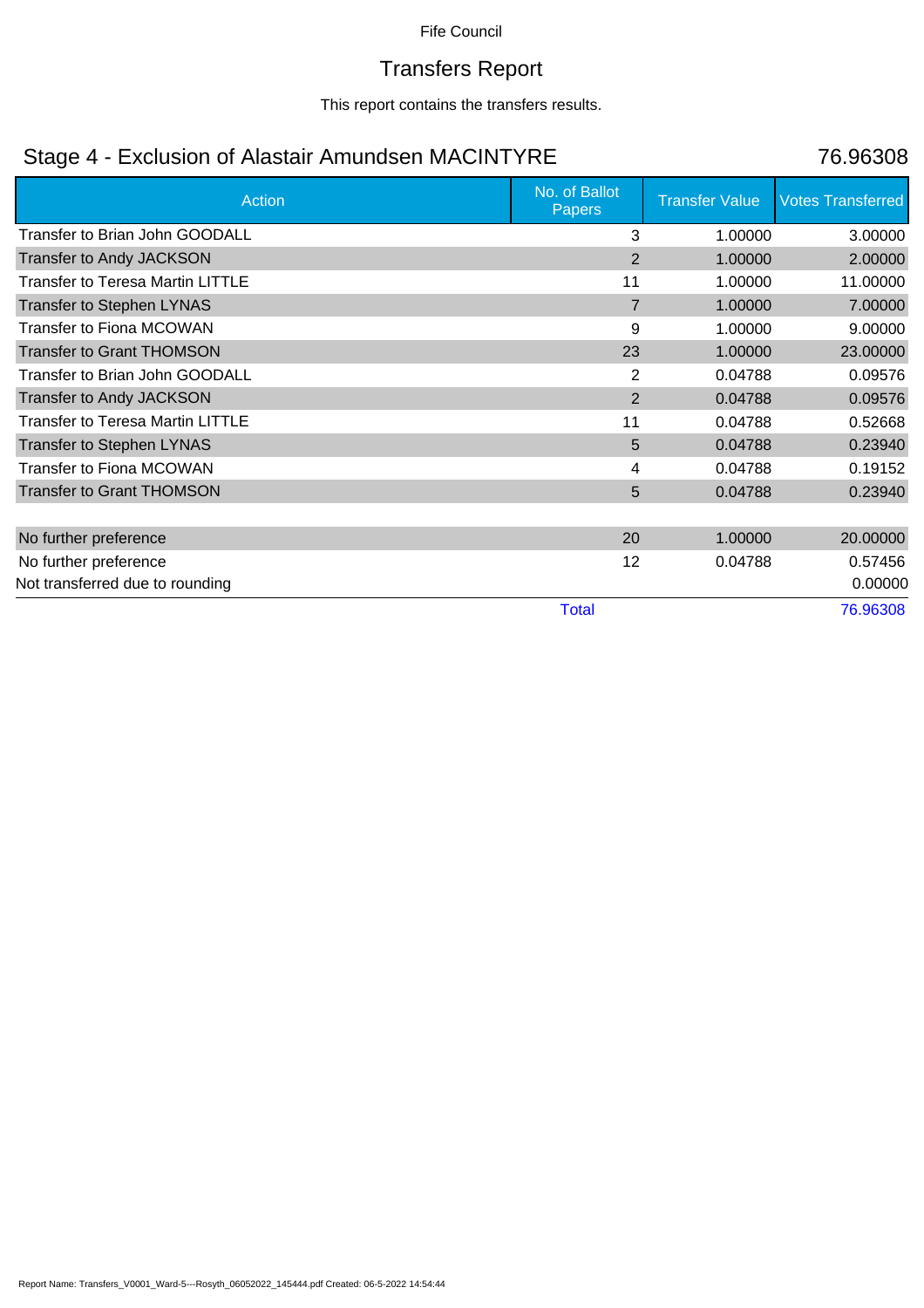# Transfers Report

This report contains the transfers results.

## Stage 5 - Exclusion of Stephen LYNAS 203.20248

| Action                                  | No. of Ballot<br><b>Papers</b> | <b>Transfer Value</b> | <b>Votes Transferred</b> |
|-----------------------------------------|--------------------------------|-----------------------|--------------------------|
| Transfer to Brian John GOODALL          | 47                             | 1.00000               | 47.00000                 |
| <b>Transfer to Andy JACKSON</b>         | 50                             | 1.00000               | 50.00000                 |
| Transfer to Teresa Martin LITTLE        | 18                             | 1.00000               | 18.00000                 |
| <b>Transfer to Fiona MCOWAN</b>         | 22                             | 1.00000               | 22.00000                 |
| <b>Transfer to Grant THOMSON</b>        | 17                             | 1.00000               | 17.00000                 |
| Transfer to Brian John GOODALL          | 5                              | 0.04788               | 0.23940                  |
| Transfer to Andy JACKSON                | 6                              | 0.04788               | 0.28728                  |
| <b>Transfer to Teresa Martin LITTLE</b> | 13                             | 0.04788               | 0.62244                  |
| Transfer to Fiona MCOWAN                | 2                              | 0.04788               | 0.09576                  |
| <b>Transfer to Grant THOMSON</b>        | $\mathbf 1$                    | 0.04788               | 0.04788                  |
|                                         |                                |                       |                          |
| No further preference                   | 47                             | 1.00000               | 47,00000                 |
| No further preference                   | 19                             | 0.04788               | 0.90972                  |
| Not transferred due to rounding         |                                |                       | 0.00000                  |
|                                         | <b>Total</b>                   |                       | 203.20248                |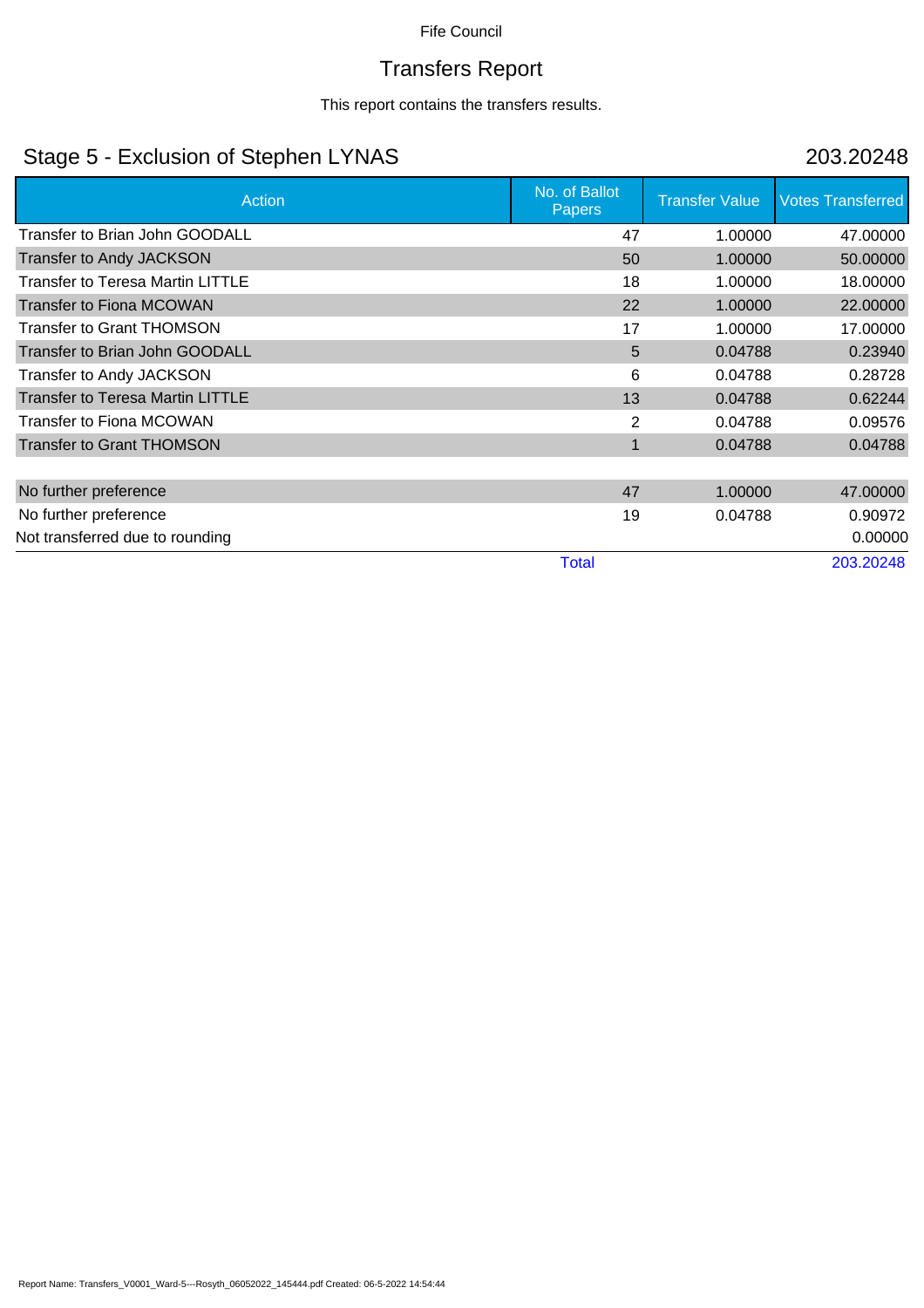# Transfers Report

This report contains the transfers results.

## Stage 6 - Exclusion of Fiona MCOWAN 290.26680

| Action                                  | No. of Ballot<br><b>Papers</b> | <b>Transfer Value</b> | <b>Votes Transferred</b> |
|-----------------------------------------|--------------------------------|-----------------------|--------------------------|
| Transfer to Brian John GOODALL          | 92                             | 1.00000               | 92,00000                 |
| <b>Transfer to Andy JACKSON</b>         | 72                             | 1.00000               | 72.00000                 |
| <b>Transfer to Teresa Martin LITTLE</b> | 54                             | 1.00000               | 54.00000                 |
| <b>Transfer to Grant THOMSON</b>        | 13                             | 1.00000               | 13.00000                 |
| Transfer to Brian John GOODALL          | 10                             | 0.04788               | 0.47880                  |
| <b>Transfer to Andy JACKSON</b>         | 14                             | 0.04788               | 0.67032                  |
| <b>Transfer to Teresa Martin LITTLE</b> | 46                             | 0.04788               | 2.20248                  |
| <b>Transfer to Grant THOMSON</b>        | $\overline{4}$                 | 0.04788               | 0.19152                  |
|                                         |                                |                       |                          |
| No further preference                   | 54                             | 1.00000               | 54.00000                 |
| No further preference                   | 36                             | 0.04788               | 1.72368                  |
| Not transferred due to rounding         |                                |                       | 0.00000                  |
|                                         | <b>Total</b>                   |                       | 290.26680                |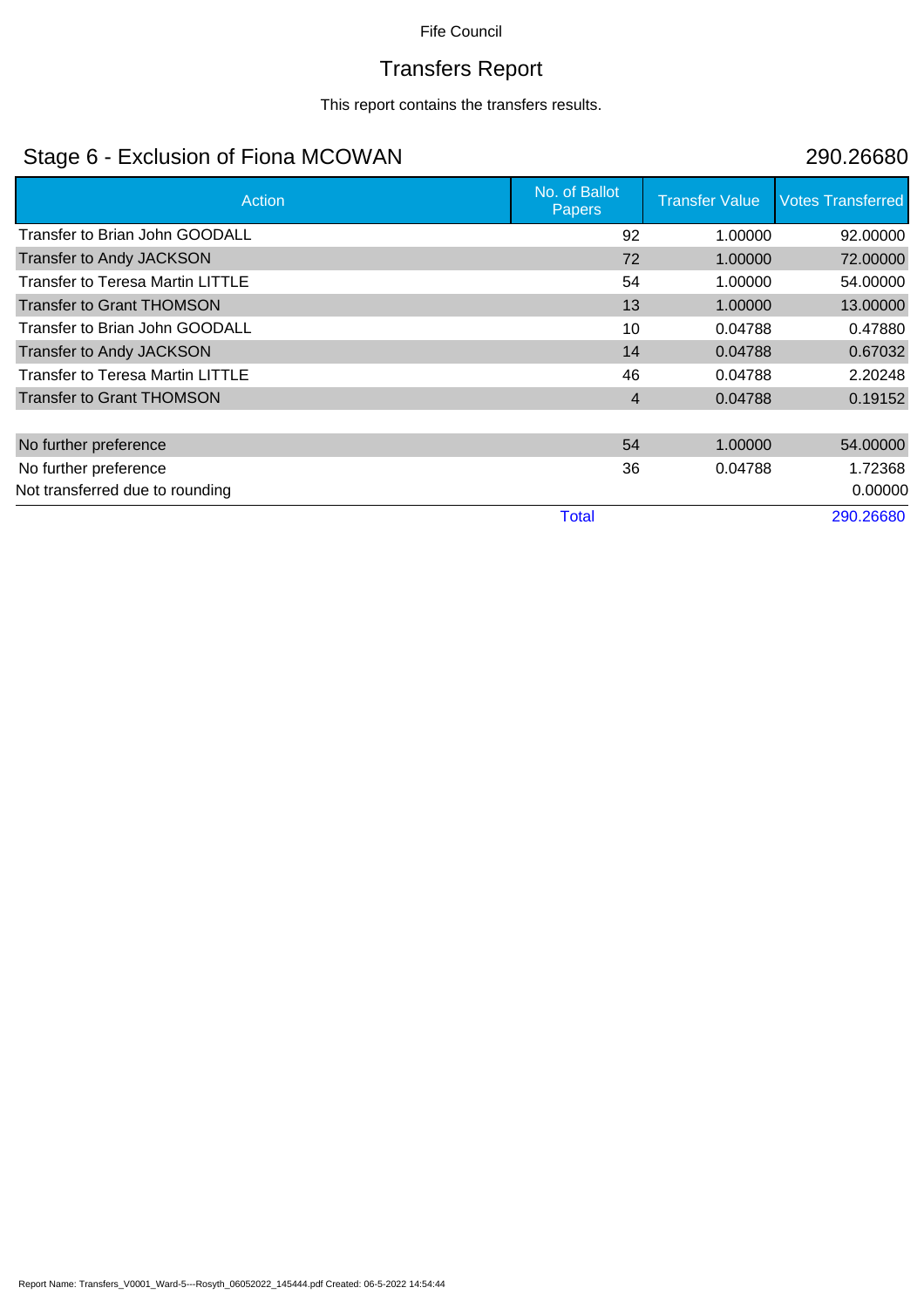# Transfers Report

This report contains the transfers results.

## Stage 7 - Surplus of Brian John GOODALL 19.21344

| Action                          | No. of Ballot<br><b>Papers</b> | <b>Transfer Value</b> | <b>Votes Transferred</b> |
|---------------------------------|--------------------------------|-----------------------|--------------------------|
| Transfer to Andy JACKSON        | 1,090                          | 0.01559               | 16.99310                 |
| Transfer to Andy JACKSON        | 57                             | 0.00074               | 0.04218                  |
|                                 |                                |                       |                          |
| No further preference           | 93                             | 0.01559               | 1.44987                  |
| No further preference           | 19                             | 0.00074               | 0.01406                  |
| Not transferred due to rounding |                                |                       | 0.00380                  |
|                                 | Total                          |                       | 19.21344                 |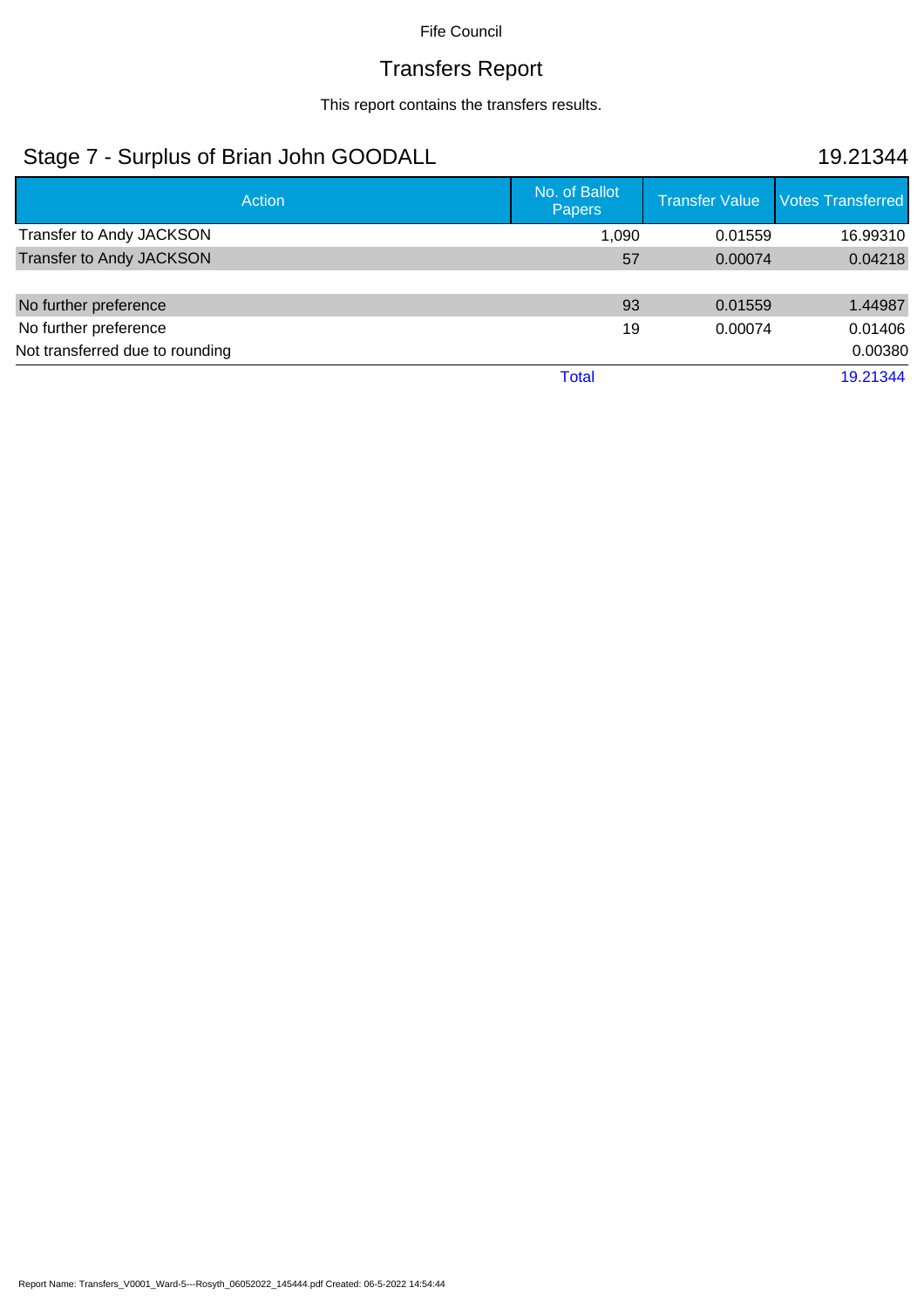# Transfers Report

This report contains the transfers results.

## Stage 8 - Exclusion of Teresa Martin LITTLE 422.65550

| Action                           | No. of Ballot<br><b>Papers</b> | <b>Transfer Value</b> | <b>Votes Transferred</b> |
|----------------------------------|--------------------------------|-----------------------|--------------------------|
| Transfer to Andy JACKSON         | 57                             | 1.00000               | 57,00000                 |
| <b>Transfer to Grant THOMSON</b> | 117                            | 1.00000               | 117.00000                |
| Transfer to Andy JACKSON         | 42                             | 0.04788               | 2.01096                  |
| <b>Transfer to Grant THOMSON</b> | 108                            | 0.04788               | 5.17104                  |
| Transfer to Andy JACKSON         | 9                              | 0.01559               | 0.14031                  |
| <b>Transfer to Grant THOMSON</b> | 2                              | 0.01559               | 0.03118                  |
| Transfer to Andy JACKSON         |                                | 0.00074               | 0.00074                  |
|                                  |                                |                       |                          |
| No further preference            | 227                            | 1.00000               | 227,00000                |
| No further preference            | 293                            | 0.04788               | 14.02884                 |
| No further preference            | 17                             | 0.01559               | 0.26503                  |
| No further preference            | 10                             | 0.00074               | 0.00740                  |
| Not transferred due to rounding  |                                |                       | 0.00000                  |
|                                  | <b>Total</b>                   |                       | 422.65550                |